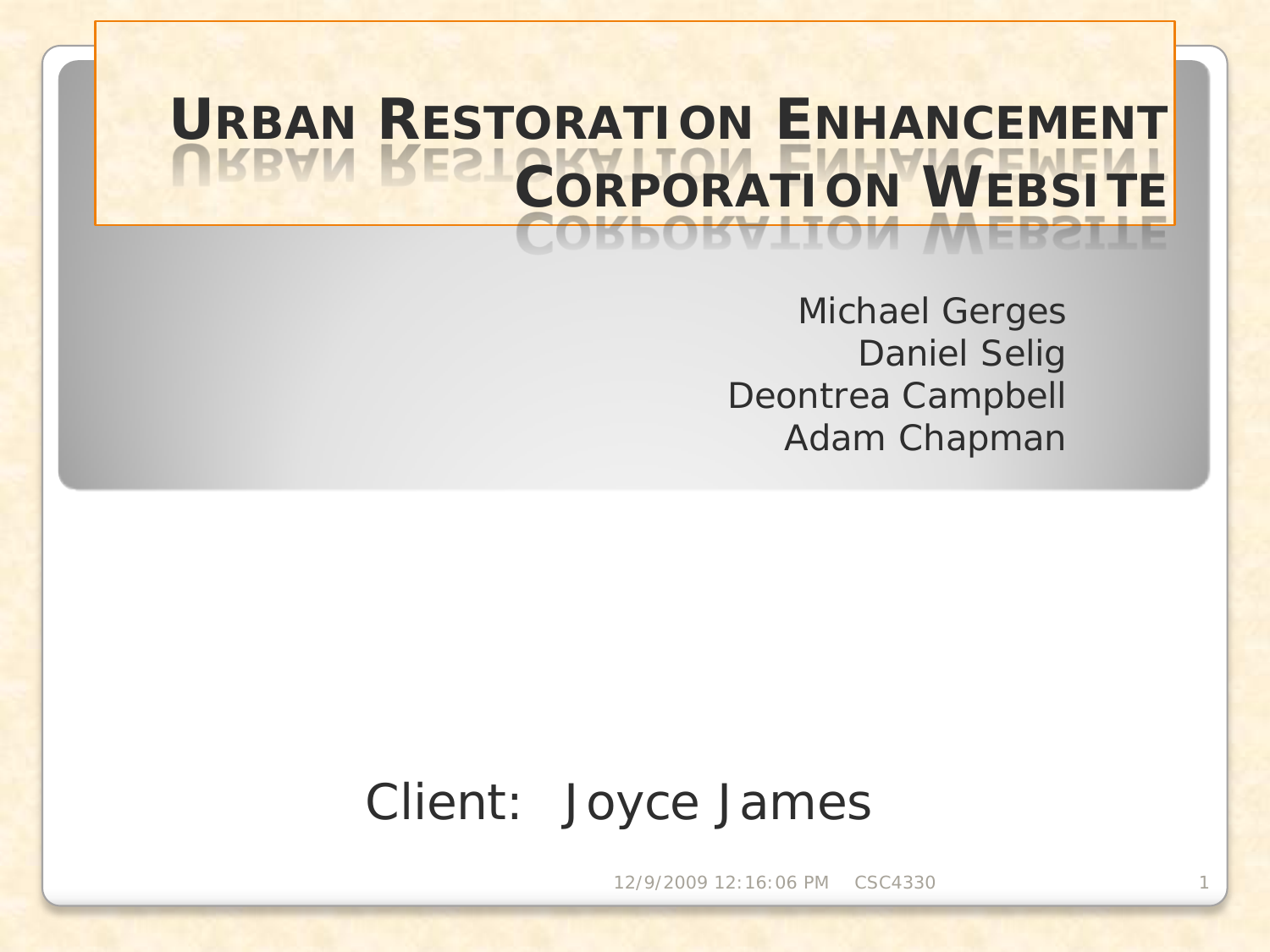#### **UREC WEBSITE DEVELOPMENT**

4330 Objectives: Work with client organization to meet their software needs.

Client Objectives: Update website in order to provide a more manageable interface and ability to easily update/add content, allow users to login, and administer information to users.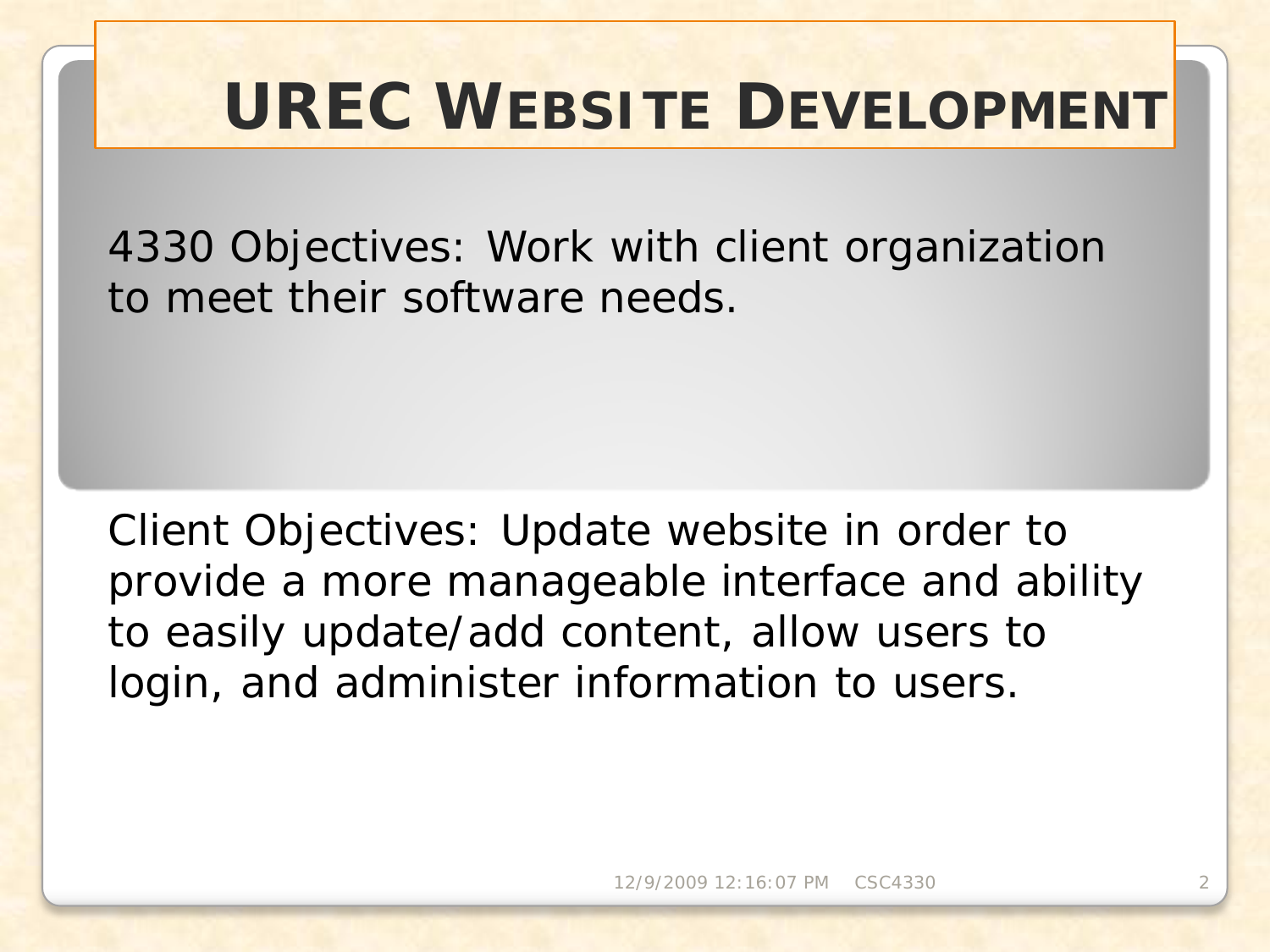## **UREC'S MISSION**

"UREC is a not-for Profit, community based development organization committed to the rebuilding of neighborhoods; focused on affordable housing; specializing in education and training; and dedicated to social and economic development."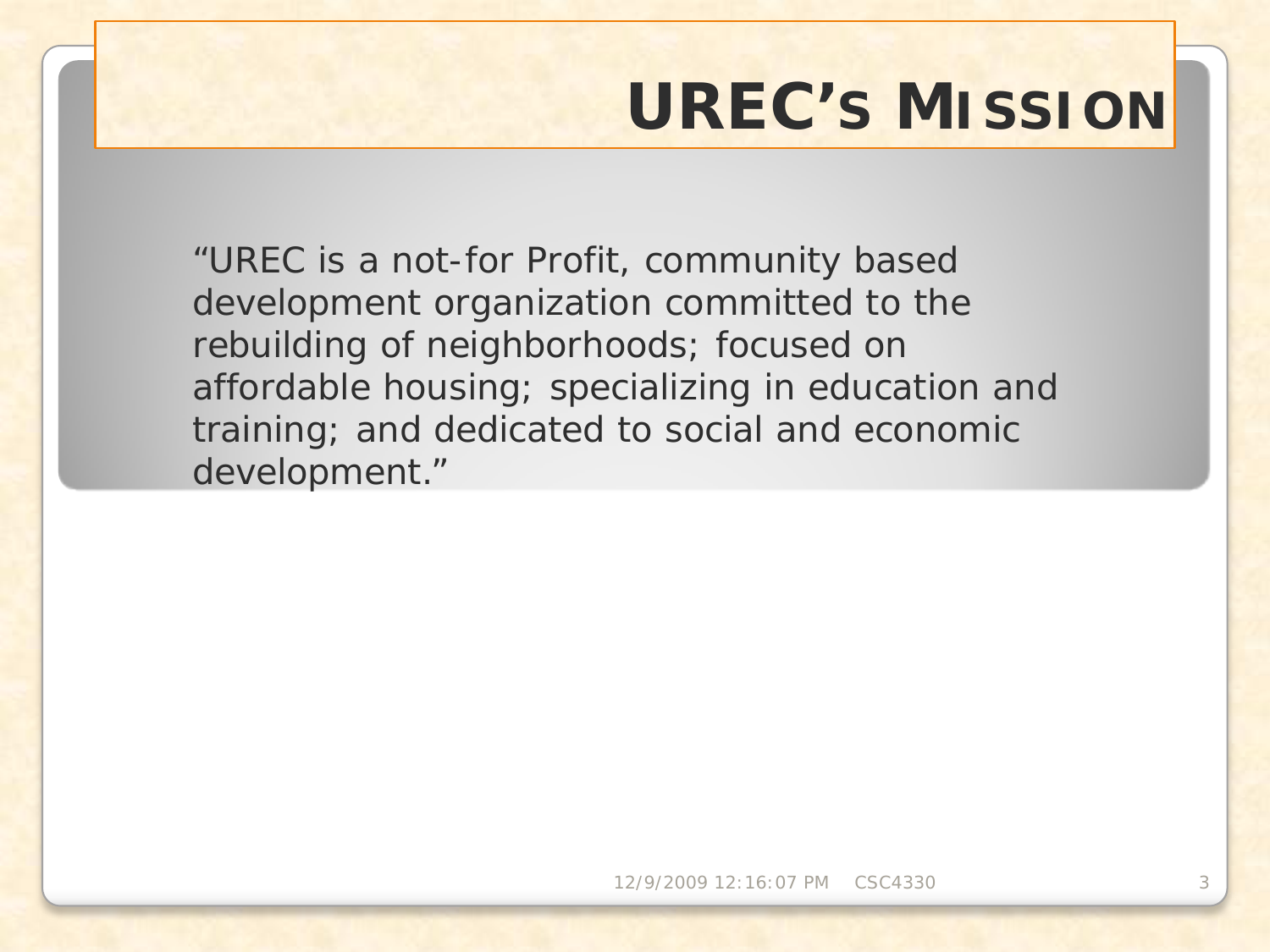Along with updating the interface/cosmetics of the current website, We've added:

- •Calendar of events •Ability for users of UREC's offered services to register •Event updates •File Management
- •Ease of administration

12/9/2009 12:16:07 PM CSC4330 4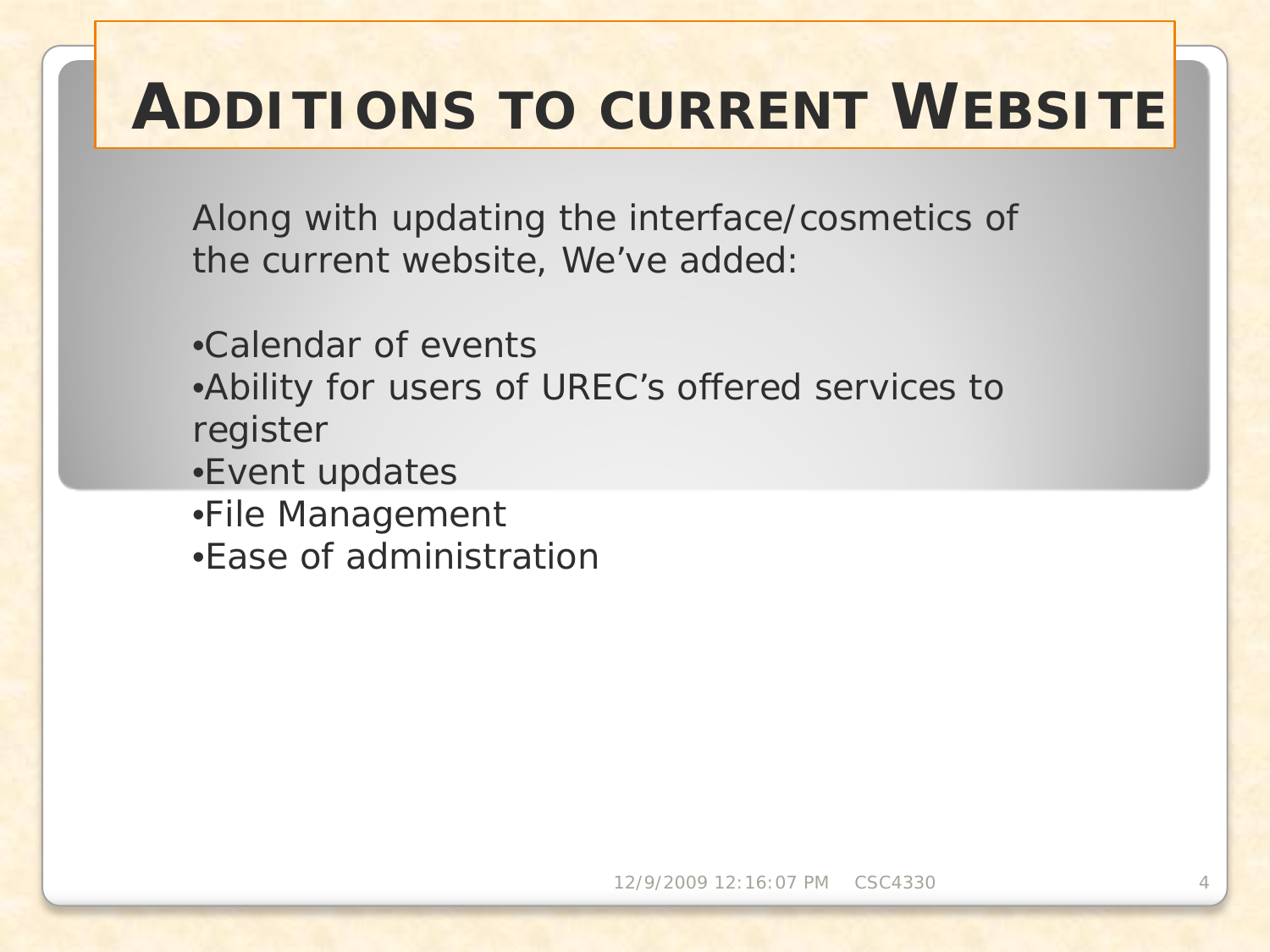•**Calendar of events**

•Ability for users of UREC's offered services to register

- •Event updates
- •File Management
- •Ease of administration

The Calendar will allow the administration a way to create and update events for the UREC website's user base.

Before, events were presented as a list on the front page. Now, events will be available for viewing in a convenient, easily navigable calendar.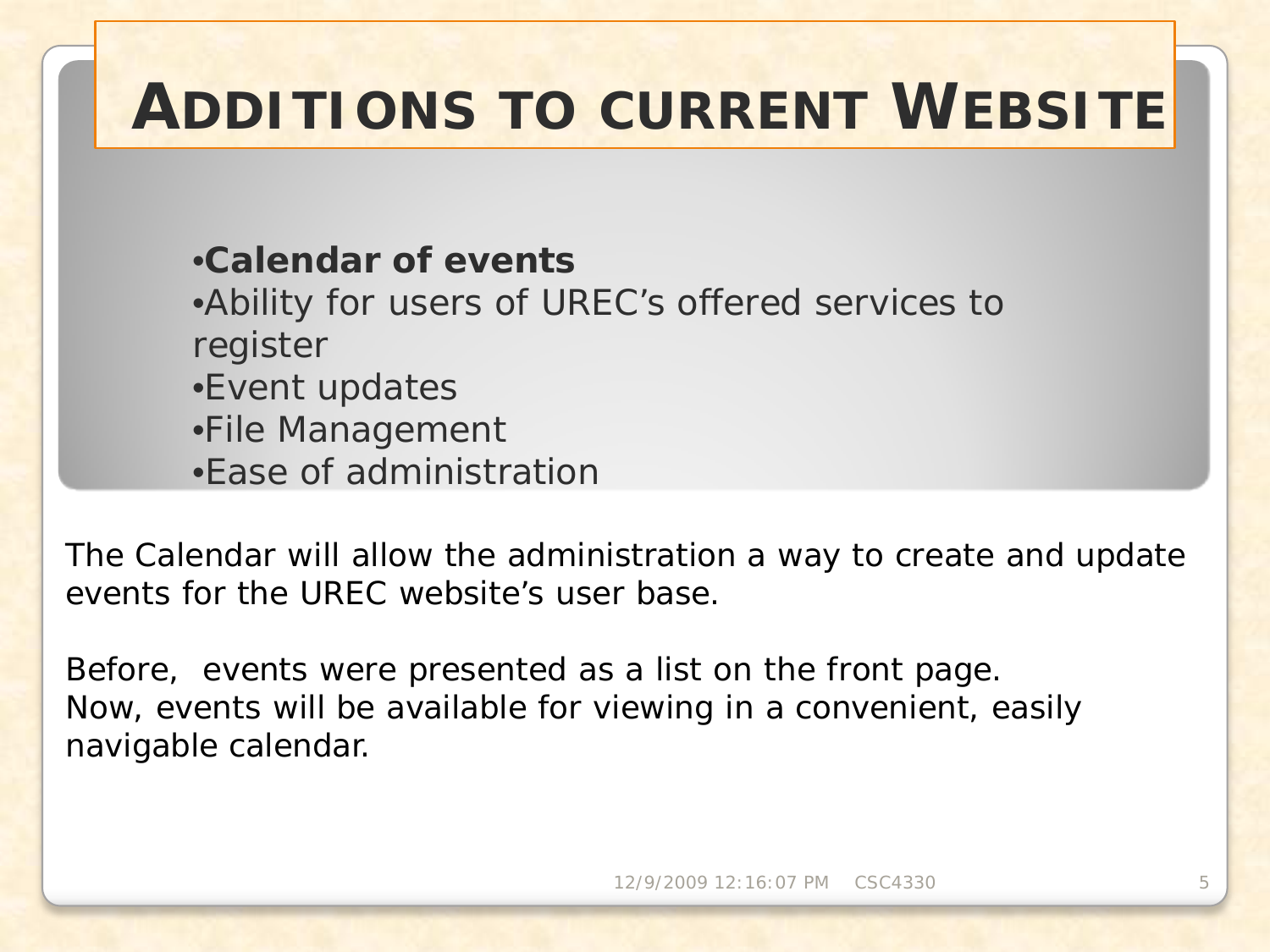•Calendar of events •**Ability for users of UREC's offered services to register** •Event updates •File Management •Ease of administration

Users of various services will be able to register on the website. This can be used to specifically target particular members of groups with different updates and any needed materials.

For example, If there is a group of students in a particular class, that group could be notified of an upcoming test and be emailed materials.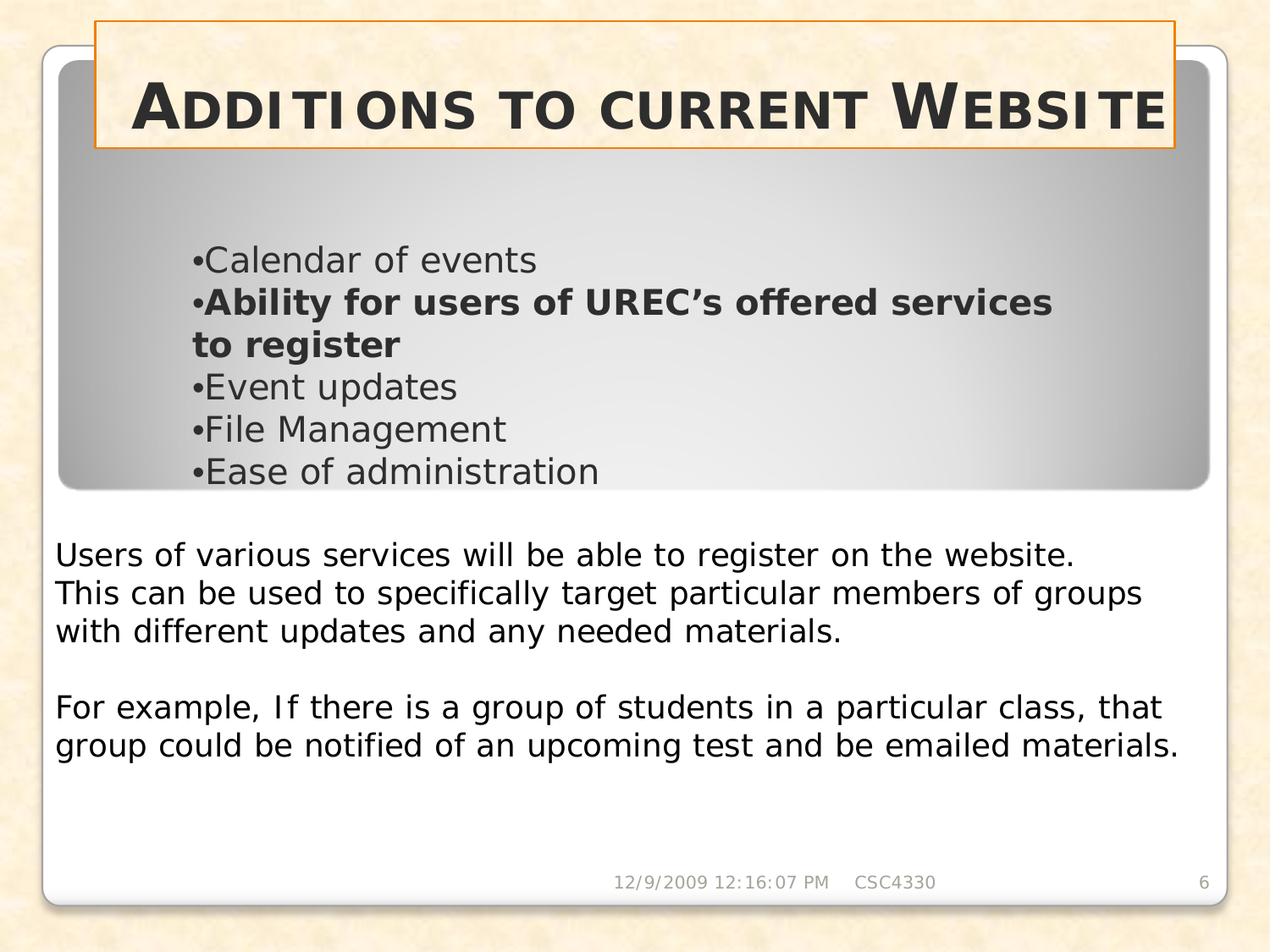•Calendar of events •Ability for users of UREC's offered services to register •**Event updates** •File Management •Ease of administration

In addition to a calendar and the ability to register with the site, news updates are now delivered in a more streamlined fashion. They can be bumped to the front page or they can be put on another page in the hierarchy depending on importance.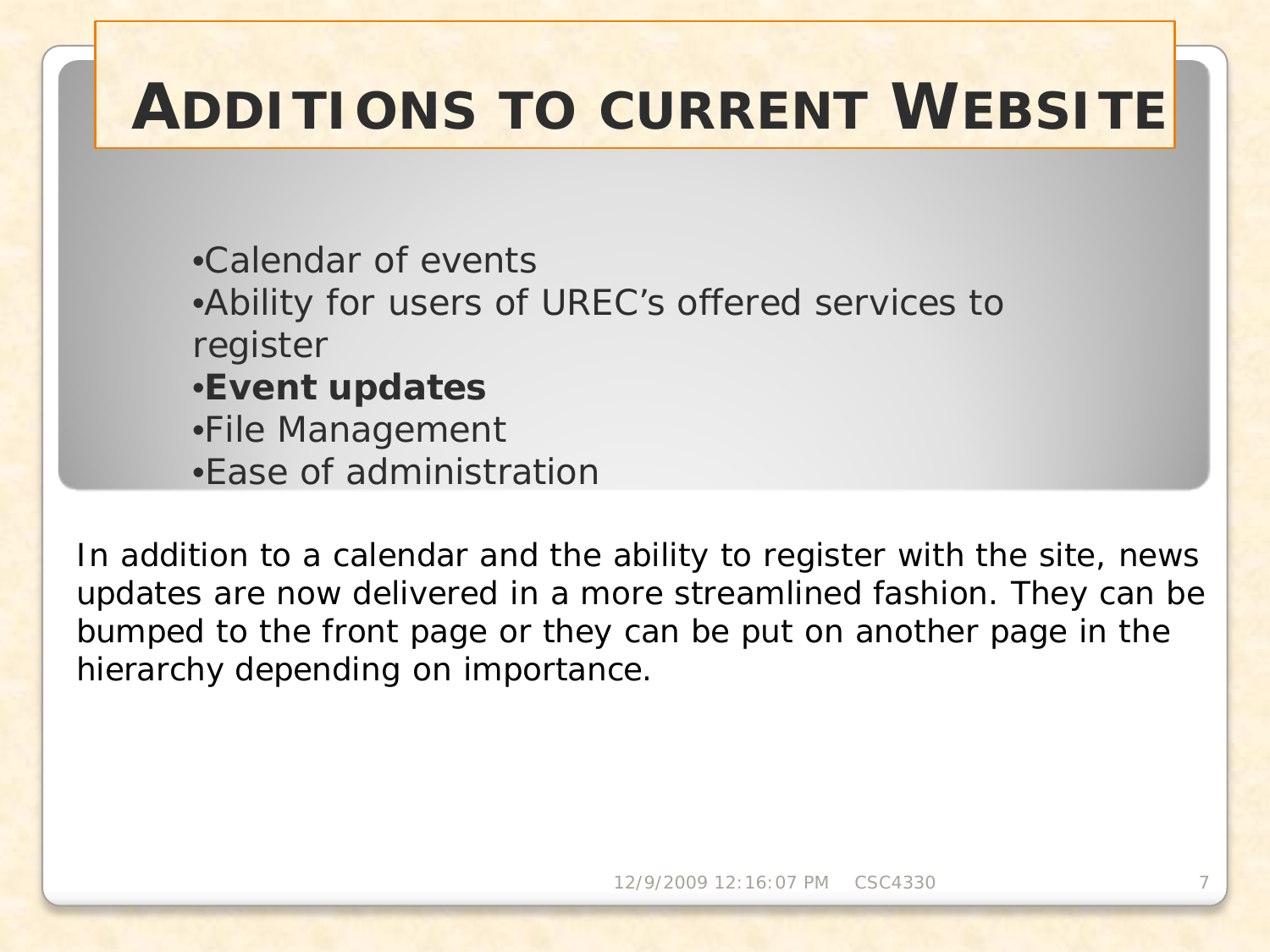# **Additions to Current Website**

- Calendar of events
- Ability for users of UREC's offered services to register
- Event updates
- **File Management**
- Ease of administration

Administrators will be able to add documents to the documents page and users with granted permissions would be able to download those attachments.